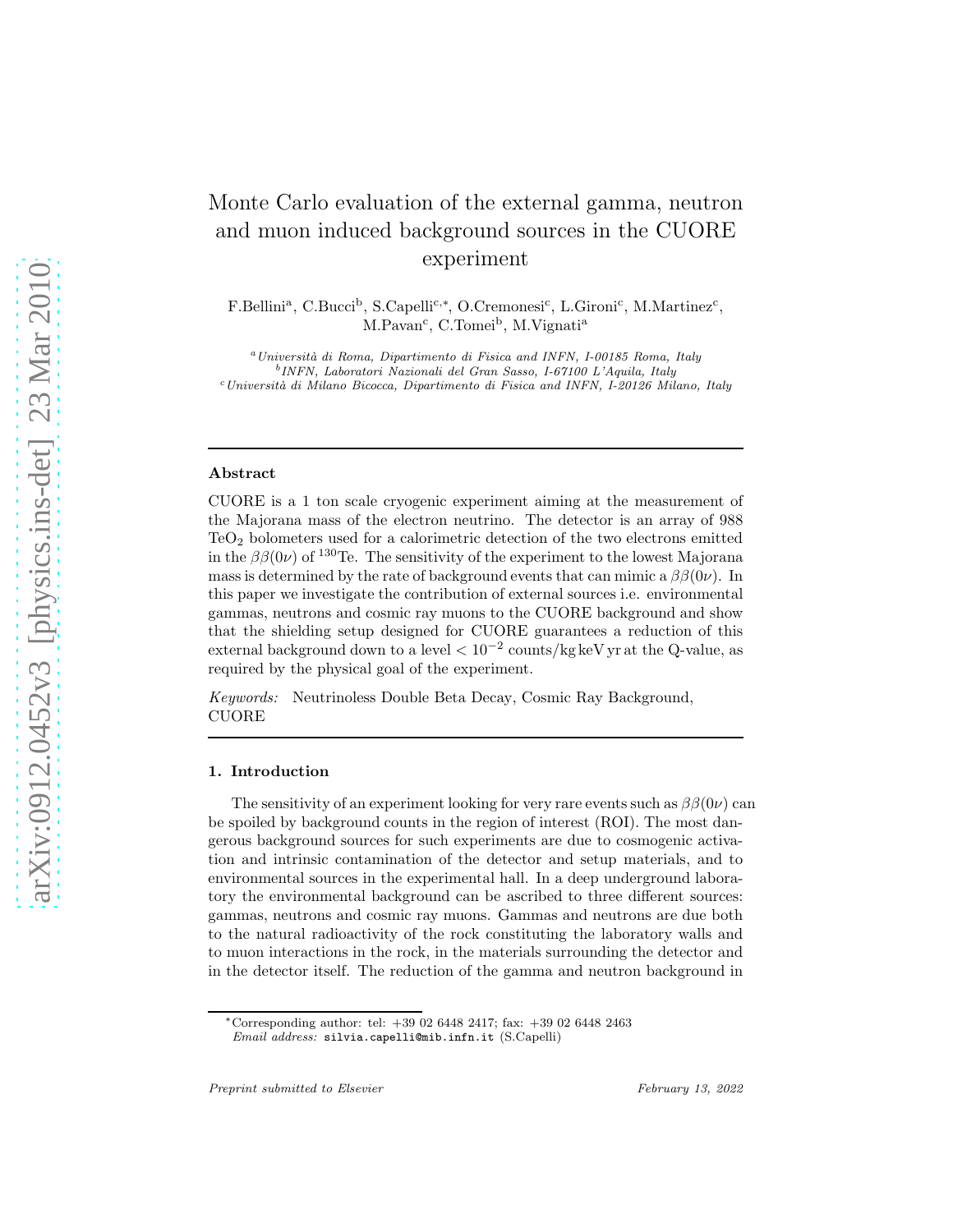an underground experiment is generally achieved by means of passive shields while a muon identification system is used to tag and reject muon induced events. Shields and vetoes are designed to match the specific experimental features, mainly by considering the kind of physical results the experiment aims to achieve and considering the various radioactive sources that could spoil the experimental sensitivity.

In this paper we discuss the impact of the above mentioned external sources on the sensitivity of the CUORE experiment. In section [2](#page-1-0) we describe the experiment and its physical goals, in section [3](#page-4-0) we list the available information about the environmental background in the experimental site, while the following sections are devoted to the description of the Monte Carlo simulation code used for the background estimates and of the results obtained in terms of contributions to the CUORE background from the different external sources.

# <span id="page-1-0"></span>2. The CUORE Project

The nature of neutrino mass is one of the frontier problems of fundamental physics. Neutrinoless Double Beta Decay  $(\beta \beta(0\nu))$  is a powerful tool to investigate the nature of the neutrino and in the Majorana hypothesis the mass hierarchy [\[1\]](#page-14-0) and possible extensions of the Standard Model. The  $\beta\beta(0\nu)$  is a rare spontaneous nuclear transition where a nucleus  $(A,Z)$  decays into an  $(A,Z+2)$  nucleus with the emission of two electrons and no neutrinos, resulting in a monochromatic peak in the sum energy spectrum of the electrons. The  $\beta\beta(0\nu)$  decay is possible only if the neutrino is a Majorana massive particle. The transition width is proportional to the square of  $|\langle m_{\nu} \rangle|$ , the effective Majorana mass of the electron neutrino. From the  $\beta\beta(0\nu)$  half-life it is therefore possible to infer the correct mass hierarchy and the absolute mass scale of neutrino:

$$
(T_{1/2}^{0\nu})^{-1} = G^{0\nu}(E_0, Z) \left| \frac{\langle m_{\nu} \rangle}{m_e} \right|^2 \left| M_F^{0\nu} - (g_A/g_V)^2 M_{GT}^{0\nu} \right|^2 \tag{1}
$$

where  $G^{0\nu}$  is a phase space factor including the couplings,  $M_F^{0\nu}$  and  $M_{GT}^{0\nu}$  are the Fermi and Gamow-Teller nuclear matrix elements, respectively, and  $g_A$  and  $g_V$  are the relative axial vector and vector weak coupling constants, respectively.

The CUORE (Cryogenic Underground Observatory for Rare Events) exper-iment [\[2](#page-14-1)] aims at searching for  $\beta\beta(0\nu)$  of <sup>130</sup>Te with a background < 10<sup>-2</sup> counts/kg keV yr and an effective Majorana mass sensitivity of a few tens of meV, reaching the so called inverse hierarchy region of the neutrino mass spectrum [\[1](#page-14-0)]. It is presently under construction in the Hall A of the Gran Sasso Underground Laboratory (LNGS) at an average depth of ∼3600 m.w.e. [\[3\]](#page-14-2).

## <span id="page-1-1"></span>*2.1. The Detector*

The CUORE detector is a system of 988 cryogenic bolometers. The array is composed by 19 vertical towers cooled by means of a dilution  $({}^{3}\text{He}/^{4}\text{He})$ refrigerator to a temperature of ∼10 mK. A tower consists of 13 layers of 4 bolometers each. The bolometer consists of a  $5\times5\times5$  cm<sup>3</sup> TeO<sub>2</sub> cubic crystal,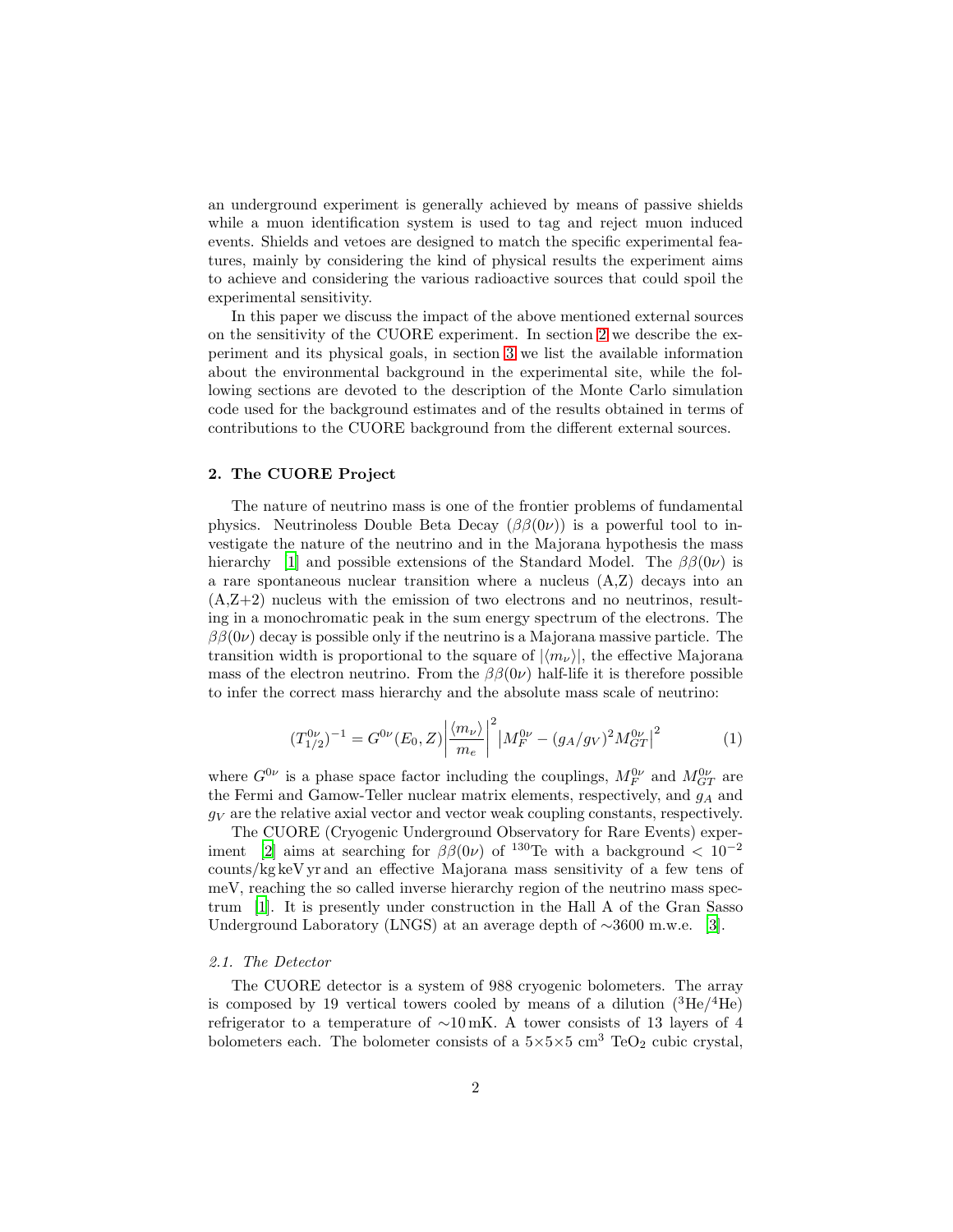an NTD Ge thermistor, and a heater (a Si resistor doped with As) glued with Araldit Rapid Epoxy onto the crystal surface  $[2]$ . The dielectric TeO<sub>2</sub> crystal has a very low heat capacity and a very large (27% in mass) natural isotopic abundance of the  $\beta\beta(0\nu)$  candidate <sup>130</sup>Te. Each cube has a weight of 750 g, so the detector is a granular calorimeter of total mass 741 kg, corresponding to  $\sim$ 200 kg of  $130$ Te.

The cryogenic detecting technique was proposed for the first time by Simon [\[4](#page-14-3)] to study nuclear phenomena and then suggested to search for rare events by Fiorini and Niinikoski [\[5](#page-14-4)].

The typical performance of such detectors has been measured in previous experiments: MIDBD [\[6](#page-14-5)] the first experiment operating a large array of bolometers to search for  $\beta\beta(0\nu)$ , CUORICINO [\[7](#page-14-6)], a single CUORE tower running for five years at LNGS and other tests performed with CUORE prototype detectors. They have shown an average energy FWHM resolution of 1-2 keV at 10 keV and 5 keV at 3 MeV and an extremely slow time development of the signal pulse. The 90-10% average rise time was evaluated to be of about 50 ms, and the 90-30% decay time of about 100 ms, with a low tail in its distribution that extends even above one second. Typical energy thresholds for double beta decay searches are kept between 50 and 300 keV.

The CUORE cryogenic apparatus is shown in Fig. [1.](#page-3-0) The cryostat is made of six nested vessels and its base temperature without heat loads is expected to be as low as 6 mK. Three lead shields are used to protect the detector from environmental radioactivity and from contaminations in the building materials. A 25 cm thick lead layer outside the OVC shields the detector from radiations coming from the bottom and from the sides. An equivalent shielding against radiation coming from the top has to be placed inside the cryostat, just above the detector. This is a 30 cm thick lead disk with a diameter of about 90 cm. Just below it copper disks totaling an additional 8 cm shields are placed. A lead ring-shaped shield placed on the Steel flange closes the gap between the lead disk above the detector and the outer room temperature shield. An additional shielding of detector's sides and bottom is provided by a 6 cm lead layer just outside the Steel shield.

Outside the external lead shield an 18 cm thick polyethylene layer will be added in order to thermalize environmental neutrons that will then be absorbed by a 2 cm layer of  $H_3BO_3$  powder contained in the hollow space between the lead and the polyethylene itself. On the top and on the bottom of the setup, due to construction difficulties, the neutron shield will be made of a single 20 cm layer made of polyethylene with 5% in boron.

#### *2.2. Physics goals*

Operated as a single particle detector, the cubic bolometer will be able to detect a  $\beta\beta(0\nu)$  occurring in its bulk by recording the two electrons emitted in the decay. The two electrons (and the recoiling nucleus) deposit their whole energy in the crystal where the decay takes place with a probability of 86.4% (computed with a Monte Carlo simulation). In this case, the bolometer records a monochromatic line at the  $\beta\beta(0\nu)$  transition energy (2527.517  $\pm$  0.013 keV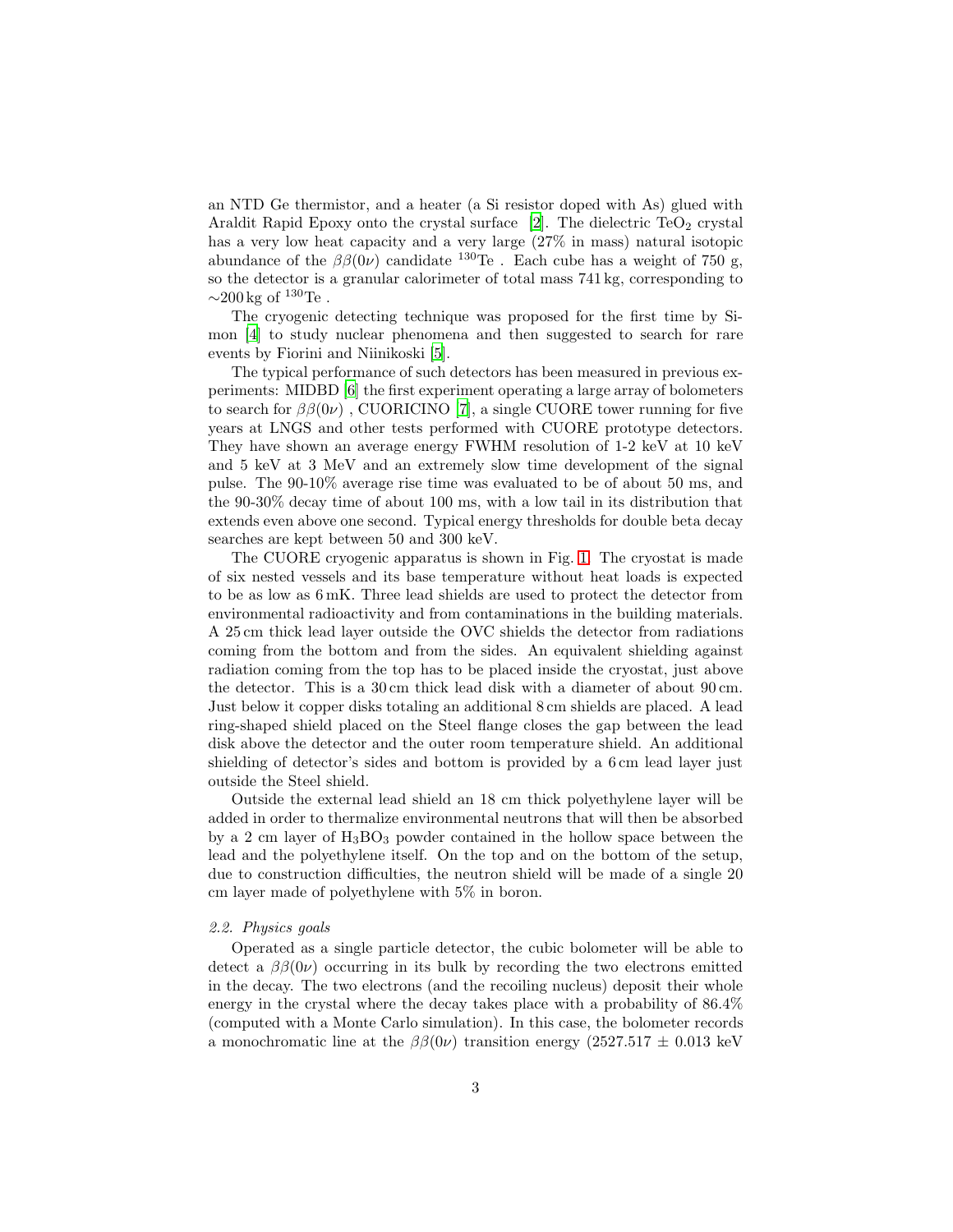

Figure 1: 3D view of the cryogenic apparatus.

<span id="page-3-0"></span>for  $130$ Te  $[8, 9]$  $[8, 9]$ , while the other bolometers of the array are not involved in the decay. Background events that can mimic a  $\beta\beta(0\nu)$  decay and hence spoil the sensitivity of the experiment are those that correspond to an energy deposition similar to that of  $\beta\beta(0\nu)$ . In CUORE, a large fraction of those events can be rejected simply requiring the signal to be a single-hit event as it is expected for a  $\beta\beta(0\nu)$  decay. The reduction factor depends on the actual source kind and position as shown in Tab. [3.](#page-12-0) Monte Carlo simulations show that this reduction can range from a factor 2 for bulk contaminations of the shields and crystal surface contaminations to two orders of magnitude for the cosmic muon contribution. The probability of a spurious time coincidence between a background event in one crystal of the CUORE array and a  $\beta\beta(0\nu)$  event in another crystal is  $P_{\text{coinc}}$  $=\Delta T \cdot N_{\text{DET}} f$ , being  $\Delta T = 50$  ms a reasonable value for the coincidence window, corresponding to the signal rise time,  $N<sub>DET</sub>=988$  the number of detectors and  $f$ the average rate. Assuming for *f* the value measured on CUORICINO detectors of 5 mHz we obtain the conservative estimate  $P_{\text{coinc}} \sim 25\%$ . This probability can be reduced by means of a near channel selection, without loosing in terms of background rejection capability. Taking into account only the 18 closest crystals the probability of spurious coincidences is reduced to 0.45%.

The experimental sensitivity is conventionally parametrized in terms of the number of  $\beta\beta$  emitters (N<sub>ββ</sub>), the detection efficiency ( $\epsilon$ ), the live-time (T), the energy resolution  $(Γ)$  and the background counting rate  $(B)$ :

$$
S_{0\nu\beta\beta} = \ln 2 \times N_{\beta\beta} \times \epsilon \times \sqrt{\frac{M \times T}{\Gamma \times B}}
$$
 (2)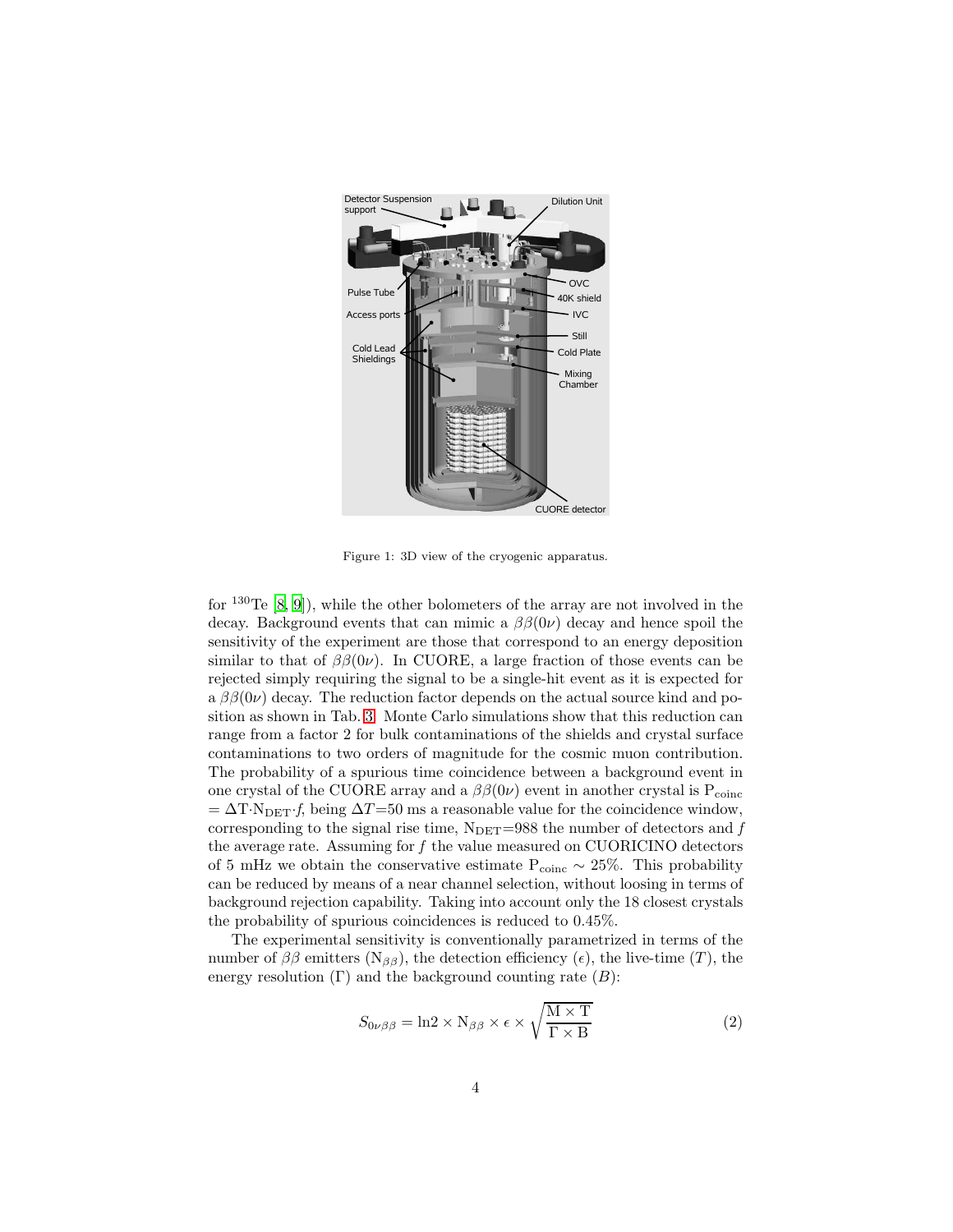The background counting rate of CUORE is obviously the ultimate parameter that will determine the  $\beta\beta(0\nu)$  sensitivity. CUORICINO has measured a background level of 0.18 counts/kg keV yr with a 40.7 kg array of CUORE-like detectors. A smaller array consisting of eight  $5\times5\times5$  cm<sup>3</sup> detectors assembled in a two planes CUORE-like tower, after a dedicated surface treatment of the copper structures and of the crystals, has been recently operated obtaining a background rate of 0.06 counts/kg keV yr . CUORE points toward an even better background level (< 10−<sup>2</sup> counts/kg keV yr ) exploiting its granularity, the specific design of detector, cryostat and shields and the careful selection and preparation of materials.

#### <span id="page-4-0"></span>3. External background sources

As already stated, the possibility to study rare events such as  $\beta\beta(0\nu)$  is strongly influenced by the background in the ROI. There are various sources that give rise to spurious counts in this region such as environmental gamma radioactivity, cosmic rays, neutrons, radon and contamination of materials which detectors and their shielding are made of. The evaluation of the background due to cosmogenic activation and intrinsic contamination of the detector components is described in [\[10\]](#page-14-9). Radon emanation in the experimental hall is not an issue for CUORE since all the gamma lines of the<sup>222</sup> $Rn$  have energies below the <sup>130</sup>Te  $\beta\beta(0\nu)$  Q-value. In this paper we focus on the contribution coming from external background sources: environmental gamma radioactivity, cosmic rays (muons) and neutrons.

# <span id="page-4-1"></span>*3.1. Gammas*

The gamma spectrum due to natural rock radioactivity at LNGS extends up to 3 MeV while above that energy the main contribution to the gamma background comes from photons produced by neutron and muon interactions in the rocks. Due to their high energies and lower flux (estimated to be  $10^5$  times smaller than the flux of the 2.6 MeV gamma-ray of  $208$ Tl in the rock [\[11\]](#page-14-10)) these photons cannot be measured with a small Ge diode. In Fig. [2](#page-5-0) the gamma-ray spectrum, as measured by a small Ge diode in the Hall A of LNGS, is shown. The reconstructed flux is reported in Tab. [1](#page-5-1) [\[12](#page-14-11)]. The integral gamma ray flux below 3 MeV has been reconstructed to be  $\sim 0.73 \gamma / s \text{ cm}^2$ .

#### *3.2. Neutrons*

In a deep site the neutron flux below ∼10 MeV is mainly due to spontaneous fission (the most important source being  $^{238}$ U) and  $(\alpha,n)$  processes due to interactions of  $\alpha$ 's from natural emitters with light target nuclei in the rock. Neutrons with energies above ∼10 MeV are produced by nuclear reactions induced by cosmic ray muons in the rock and their flux can extend up to a few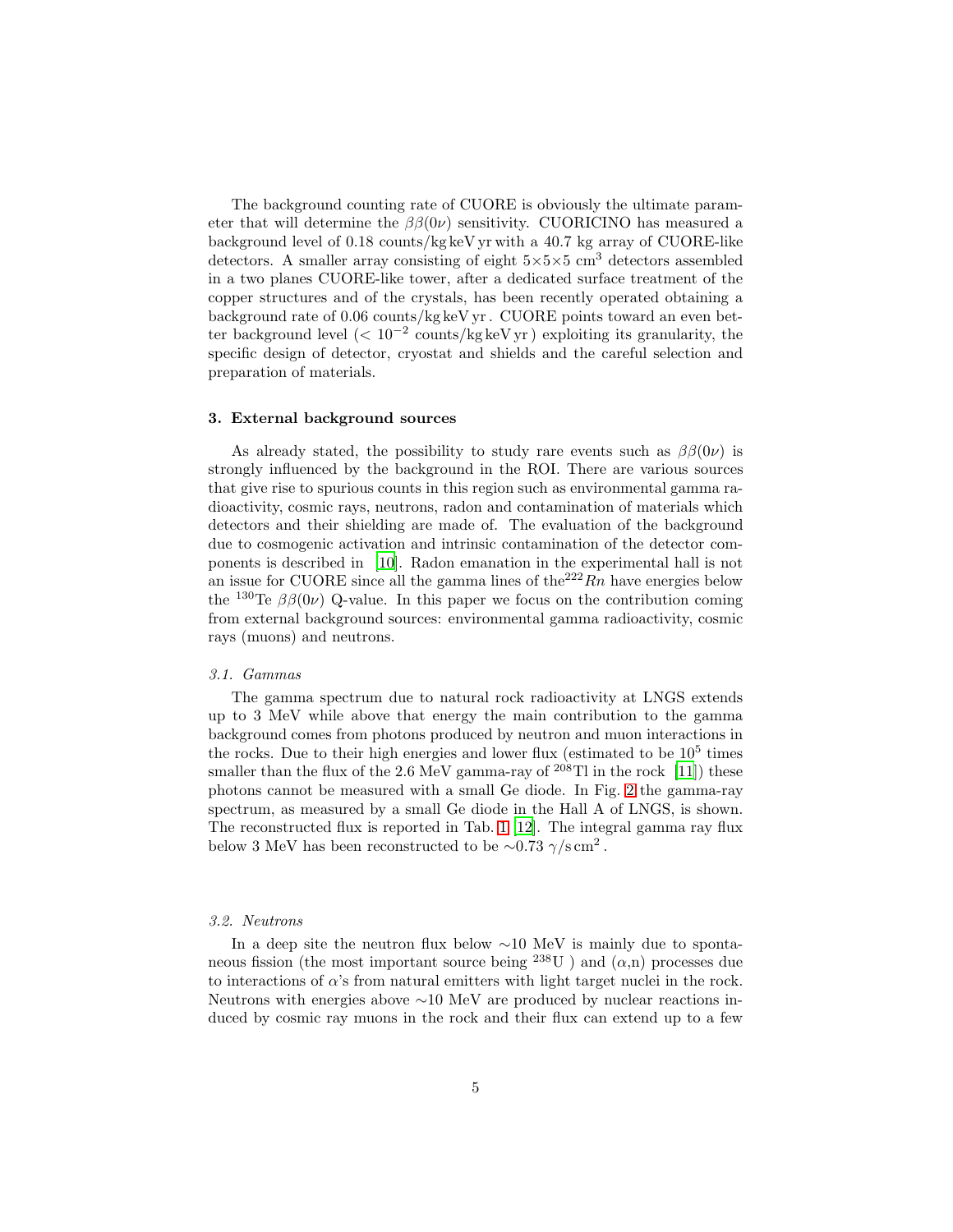

<span id="page-5-0"></span>Figure 2: Gamma ray spectrum measured at LNGS (Hall A) with a small Ge diode.

<span id="page-5-1"></span>

| Energy interval<br>$[\text{keV}]$ | Gamma flux<br>$[\gamma/\text{s}\,\text{cm}^2]$ |
|-----------------------------------|------------------------------------------------|
| $0 - 500$                         | 0.51                                           |
| $500 - 1000$                      | 0.12                                           |
| $1000 - 2000$                     | 0.08                                           |
| $2000 - 3000$                     | 0.015                                          |

Table 1: Gamma-ray flux  $(\gamma/\text{s cm}^2)$  in the underground Hall A of LNGS.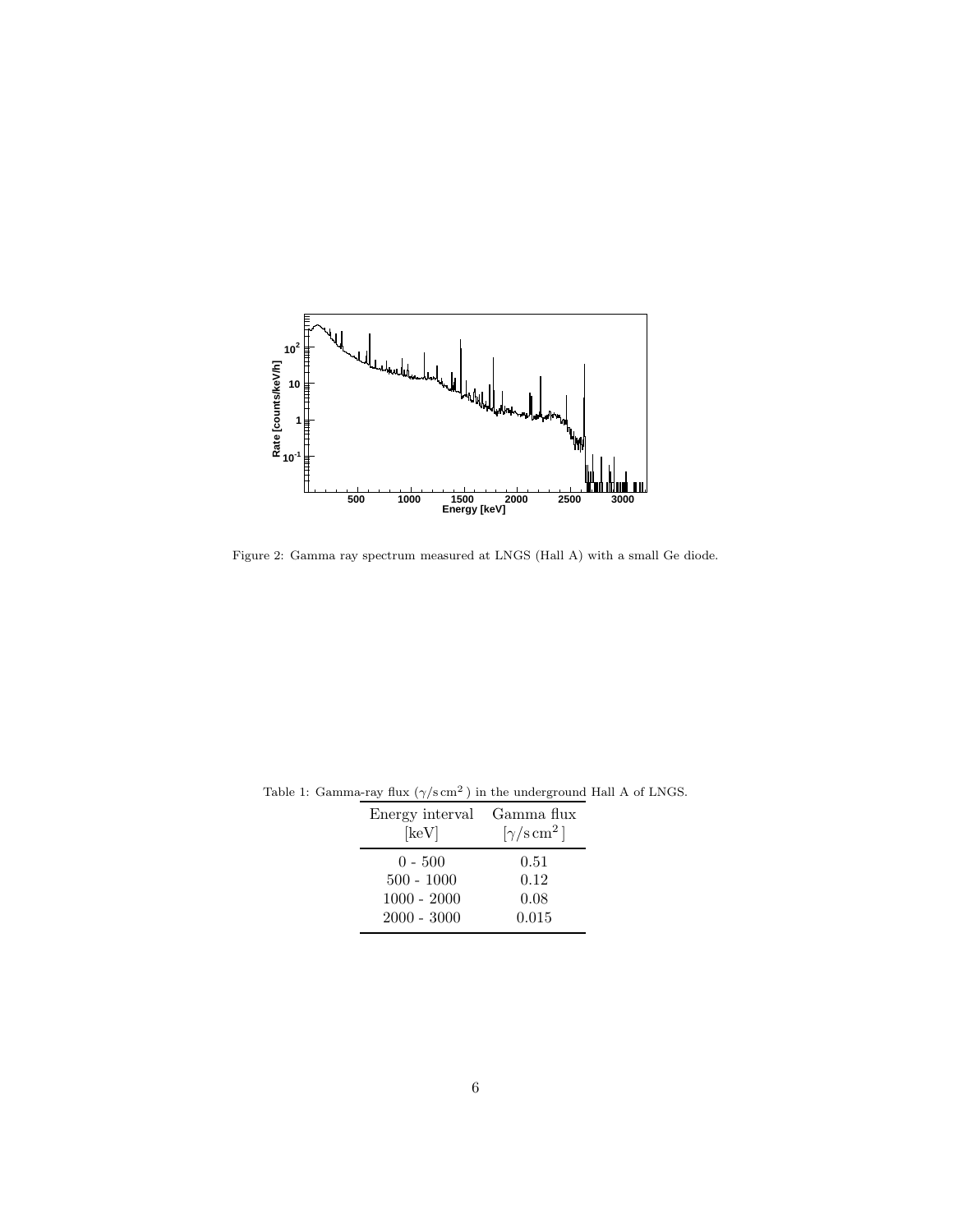<span id="page-6-0"></span>

| Energy interval<br>[MeV] | Ref. [13]               | Neutron flux $[10^{-6}$ n/s cm <sup>2</sup> ]<br>Ref. [14] |
|--------------------------|-------------------------|------------------------------------------------------------|
| $10^{-3}$ - 2.5          |                         | $0.54 \pm 0.01$                                            |
| $1 - 2.5$                | $0.14 \pm 0.12$         |                                                            |
| $2.5 - 5$                | $0.13 \pm 0.04$         | $0.27 \pm 0.14$                                            |
| $5 - 10$                 | $0.15 \pm 0.04$         | $0.05 \pm 0.01$                                            |
| $10 - 15$                | $(0.4 \pm 0.4) 10^{-3}$ | $(0.6 \pm 0.2) 10^{-3}$                                    |
| $15 - 25$                |                         | $(0.5 \pm 0.3) 10^{-6}$                                    |

Table 2: Neutron flux measurements at the Gran Sasso laboratory [\[13](#page-14-12), [14](#page-14-13)].

GeV. Results obtained by neutron flux measurements at LNGS [\[13,](#page-14-12) [14\]](#page-14-13) are reported in Tab. [2.](#page-6-0) Simulations for both radioactivity induced and muon induced neutrons are found in literature [\[15,](#page-14-14) [16,](#page-14-15) [17](#page-14-16)]. In the case of radioactivity induced neutrons the comparison with experimental results is rather good, while in the case of muon induced neutrons this comparison is not possible since this component dominates the environmental neutron flux only above ∼10 MeV, a region where poor experimental data is available. This flux can be however computed on the basis of Monte Carlo simulations. Existing simulations performed to evaluate the muon induced neutrons at LNGS [\[15,](#page-14-14) [17](#page-14-16)] yield an integral flux above 10 MeV that is three orders of magnitude lower than the radioactivity induced one, that amounts to  $\sim$ 4·10<sup>-6</sup> n/s cm<sup>2</sup> below 10 MeV. Also muon induced cascades or showers in experimental materials (especially high A materials for gamma-ray shielding such as lead) can be an important source of hard neutrons.

Neutrons are absorbed after moderation, this step being generally obtained by using several cms layer of hydrogen rich compounds (e.g. water and polyethylene). Neutron absorption is instead based on high neutron capture cross section isotopes (B and Li are among the most used).

# <span id="page-6-1"></span>*3.3. Muons*

The cosmic muon flux at LNGS is reduced by about six orders of magnitude with respect to the outside flux by the 3600 m.w.e. shield, provided by the mountain itself [\[3](#page-14-2)]. The average muon energy in the underground site is 270 GeV [\[18](#page-14-17)] with an integrated flux of  $\sim (3.2 \pm 0.2) \cdot 10^{-8} \mu/\text{s cm}^2$  [\[19](#page-14-18)] and average zenith angle  $\langle \theta \rangle \sim 35^\circ$ . The distribution of the azimuth angle  $\phi$  follows the profile of the mountain. The differential flux and zenith angle dependence have been measured by LVD [\[3\]](#page-14-2) and MACRO [\[20\]](#page-14-19).

Generally, direct interactions of muons in the detector are not particularly dangerous. A minimum ionizing particle traversing a CUORE crystal would cause an energy deposition of a few tens of MeV, which is well above the Q-value of  $\beta\beta(0\nu)$ . Moreover the contribution to the background of direct muon interactions as well as of the muon generated electromagnetic showers, can be reduced by means of an anti-coincidence cut between different detectors. On the other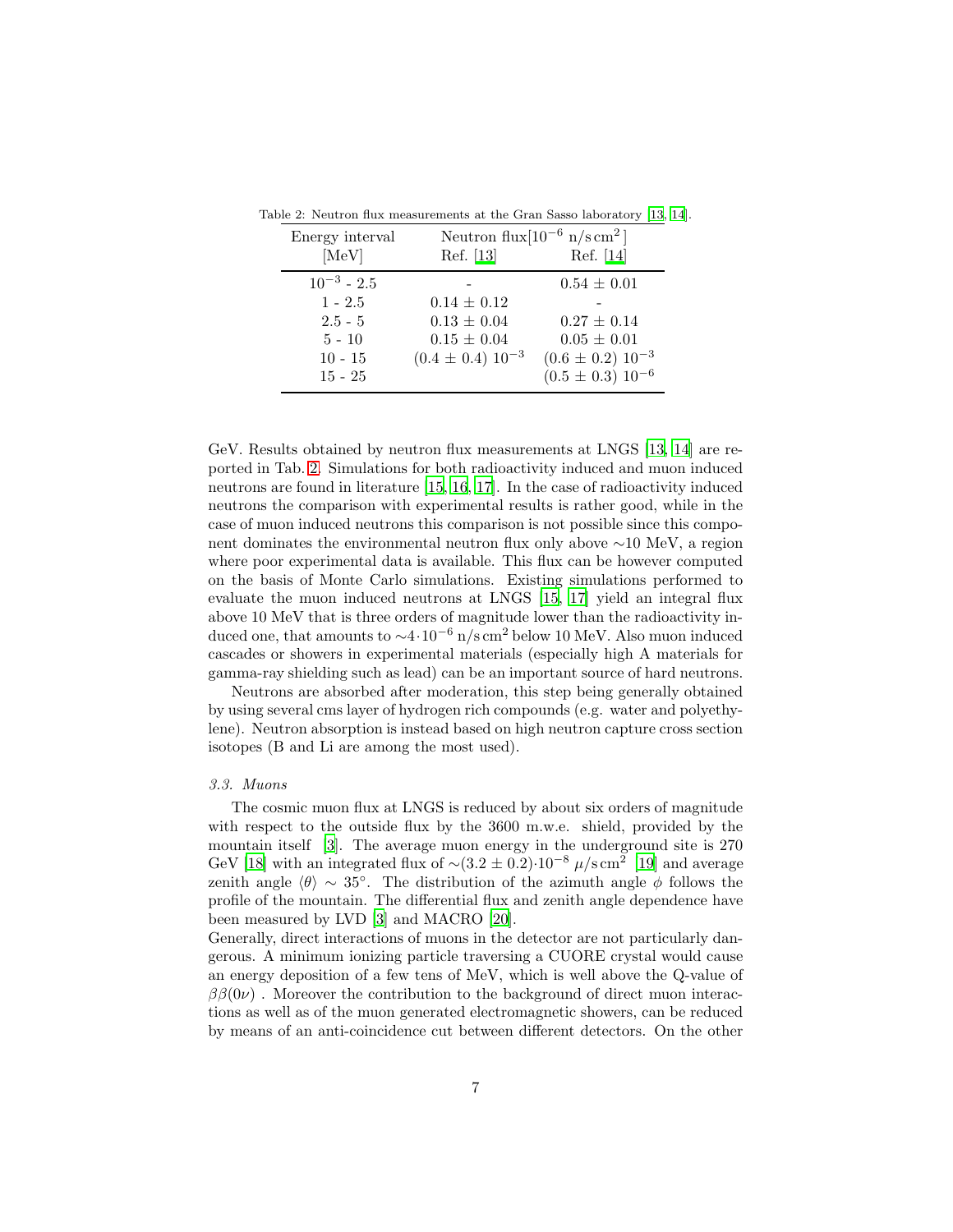hand, gamma and neutron background arising from muon interactions in the setup are very dangerous. The presence of high density and high A shields makes the situation even worse (the neutron yield is proportional to  $A^{0.8}$  [\[21\]](#page-14-20)) even if simulations of muon produced neutrons in such materials appear to be subject to a large uncertainty.

Muons, being deep penetrating particles, cannot be removed by a shield. The only way to get rid of this background, in those experiments in which it could be dangerous, is by the use of a muon veto to reject any muon induced interaction.

# 4. Geant4 simulation

Monte Carlo simulations play a primary role in background identification and therefore, in its reduction. Understanding the background event rate in an experiment relies on accurate Monte Carlo modelling of the experimental apparatus and Physics processes leading to all types of background from all possible sources.

In this work, we present the results obtained with the version 4.8.2 of the GEANT4 [\[22\]](#page-14-21) simulation tool. GEANT4 is widely used among the particle physics community and its reliability has been established in a number of validation studies.

The LBE (Low Background Experiments) physics list has been used. It is suitable to handle both low energy interactions and hadronic interactions. It contains the Standard and Low Energy electromagnetic processes as well as a complete description of hadronic interactions at low and high energy. The High Precision (HP) neutron models are used to model capture, elastic scattering and inelastic scattering of neutrons from thermal energies up to 20 MeV. Gamma, electron and positron production thresholds for secondaries have been set to 5 cm for lead and to  $500\mu m$  for copper and iron.

The CUORE geometry used in the simulation is shown in Fig. [3.](#page-8-0) The setup of the external shield has been simplified with respect to the real CUORE design, described in section [2.1.](#page-1-1) It consists of an octagonal structure surrounding the cryostat, with a 20 cm neutron shield as the more external layer and a 25 cm octagonal Pb shield inside. The 988 detectors are arranged in 19 vertical towers, each tower consisting of 13 layers of four cubes each, as in the real CUORE design. The copper frame structure used to assemble the detector towers and the wire and source trays are also implemented. The small detector details (pins, thermistors, gold wires, teflon spacers, glue spots, etc.) are not implemented, due to their negligible influence on the results concerning environmental contribution to the experimental background (a few tens of grams total mass against the hundreds tons mass of the shielding).

The output of the Monte Carlo simulation is converted in detector output by means of an additional code, G2TAS [\[12\]](#page-14-11). In order to take into account the features of the detector response, namely the slow pulse development and the dead-time, two events depositing energy in the same detector are considered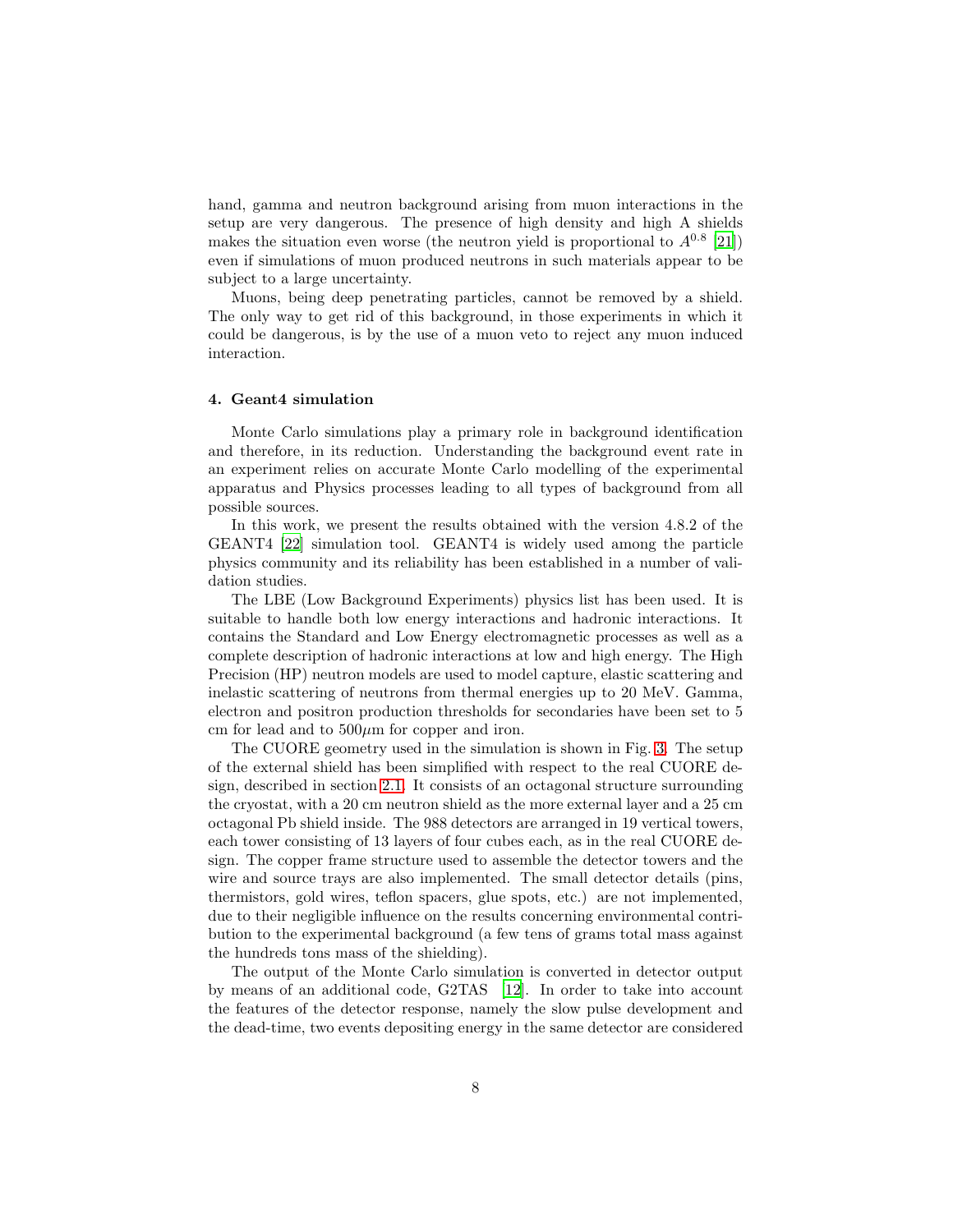

<span id="page-8-0"></span>Figure 3: 3D view of the geometry implemented in the simulation: external octagonal PET shield (left) and internal shields and detector (right).

as a single event if the time interval between them is less than an integration time of 10 ms. A decay rate can be specified for each source, than all pile-up events (two events in the same bolometer within the acquisition window of 4 s) are rejected. Coincidence patterns between the detectors (based on event multiplicity, evaluated both in the entire detector array and for the nearest neighbors) are invoked when computing spectra and scatter plots, as it is for experimental data. An energy threshold of 50 keV is assumed. The detector resolution is taken into account introducing a gaussian smearing with 5 keV FWHM. The ROI has been chosen as a symmetric region 40 keV wide around the nominal Q-value of the  $\beta\beta(0\nu)$  of <sup>130</sup>Te ((2527.517  $\pm$  0.013 keV). In this region no gamma photoelectric peaks are expected (it has been chosen above the <sup>60</sup>Co sum gamma line at 2505 keV and below the 2614.7 <sup>208</sup>Tl line).

# 5. Simulation results

A full Monte Carlo simulation for muon induced background should be performed generating muons in the rock and propagating them and all secondary particles produced in the rock and in the setup materials to the detector. In the present work, we adopted a different approach:

- Muons have been generated and propagated from the cavern boundary;
- Neutrons induced by muon interaction in the rock have been separately generated and propagated also from the cavern boundary;
- High energy gamma rays induced by muons in the rock have not been simulated since the evaluated flux is much smaller than the one due to rock radioactivity [\[11](#page-14-10)].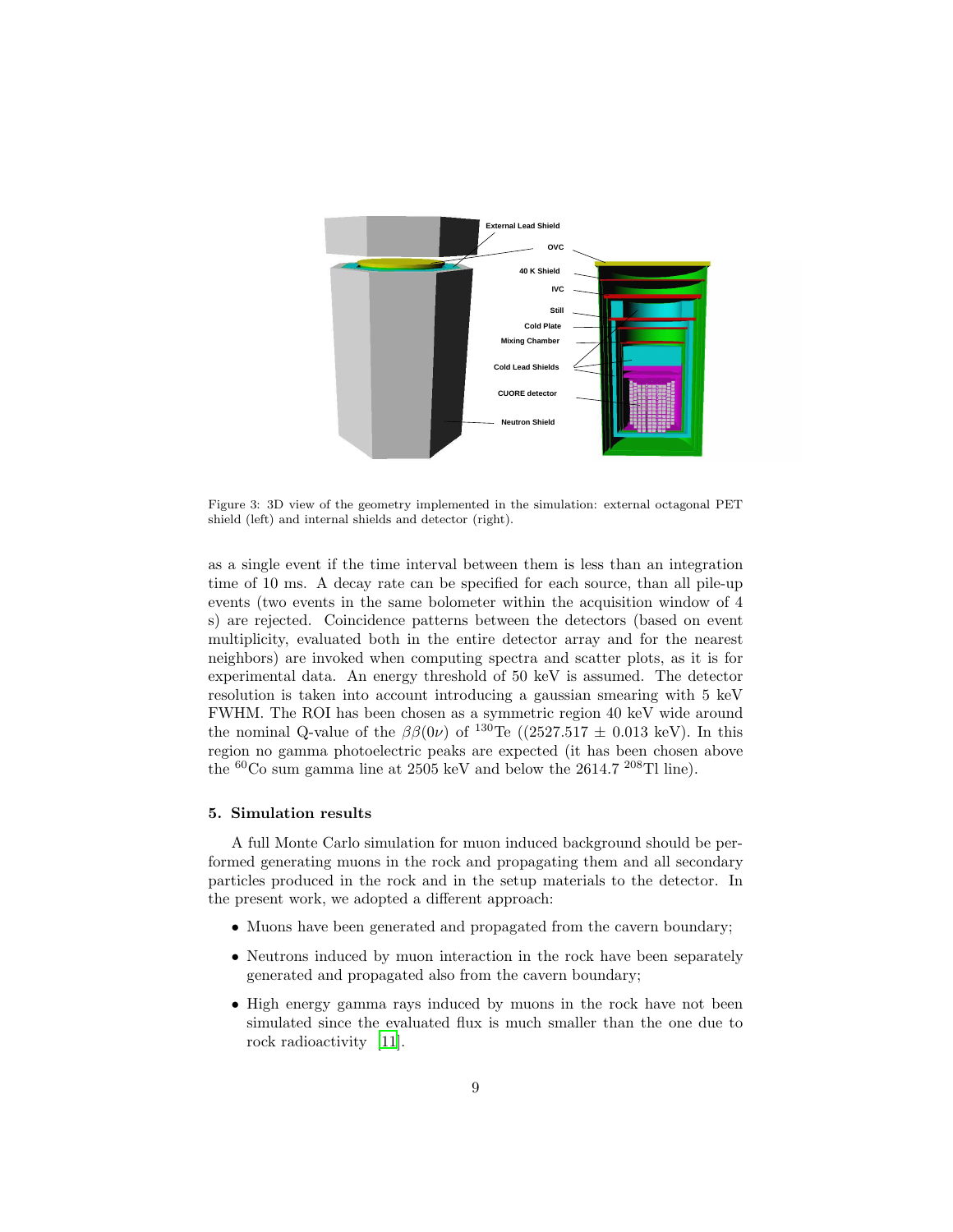The chosen approach leads to an overestimate of the background due to the loss of correlation between neutrons (and other secondaries) and the original muons. This can cause a multiple site event to be identified as a single site one, thus reducing the anti-coincidence cut efficiency.

The contribution of the environmental gammas to the background in the ROI has been evaluated by simulating primary gamma events at 2614.7 keV (indeed the dominant gamma contribution to the background comes from the <sup>208</sup>Tl gamma line, the strongest natural gamma line above the Q-value). According to the spectrum measured in the Hall A of LNGS (see section [3.1\)](#page-4-1) the flux at this energy is  $9.10^{-3} \gamma/\text{s cm}^2$ . The primary gamma events have been uniformly generated on a spherical surface of 500 cm radius, surrounding the most external shield. The background value in the ROI is obtained by multiplying the integral of the Monte Carlo spectrum in that region by the normalization factor between the number of generated events and the actual flux of 2615 keV gammas at LNGS.

The results are reported in the first row of Tab. [3](#page-12-0) where the total, the global anti-coincidence and the near channel anti-coincidence contributions are shown. No anti-coincidence cut is applied in the first case, while an anti-coincidence cut between all the 988 detectors and between each detector and its 18 closest ones are applied in the second and in the third case, respectively. The probability for a gamma ray generated from outside the external shield to reach the detector is very low and, due to multiple Compton interactions, the energy released is low and below the  $\beta\beta(0\nu)$  Q-value. No event has been recorded in the Monte Carlo in the ROI, so only an upper limit has been obtained by considering Poisson statistics, well below the CUORE background goal.

The neutron spectrum has been simulated according to Fig. [4.](#page-10-0) The energy interval between 25 meV (thermal neutrons) and 1.5 GeV has been divided in 22 logarithmic energy bins. Flux values are taken according to existing experimental data [\[13,](#page-14-12) [14](#page-14-13)] below 10 MeV and to simulations of muon induced neutrons at LNGS [\[15](#page-14-14), [17](#page-14-16)] above 10 MeV. In order to be conservative, for each energy bin the highest flux among different measurements or different simulations has been used. The total neutron flux, thus extracted, is found to be:  $(3.7 \pm 0.2) \cdot 10^{-6}$  $n/s \, \text{cm}^2$ . The results are summarized in the second row of Tab. [3.](#page-12-0) Even the total background is well below the CUORE requirement. Furthermore, a reduction factor greater than 1 order of magnitude could be obtained by applying a global anti-coincidence cut and a reduction factor of ∼5 by applying a near channel anti-coincidence cut. In Fig. [6](#page-12-1) a comparison between the neutron background spectrum before and after the global and near channel anti-coincidence cuts is shown. Simulations performed splitting the neutron spectrum in the energy bins of Tab. [2](#page-6-0) show that the largest contribution is due to neutrons with energies up to 10 MeV, i.e. radioactivity induced neutrons.

Muon induced background was modelled by generating muons on a spherical surface of 500 cm radius (similar to gamma rays and neutrons) and transporting these muons along with all secondary particles produced in muon interaction in the detector materials, through the whole setup. All energy depositions in the crystals were recorded. The muon spectrum angular distribution is parameter-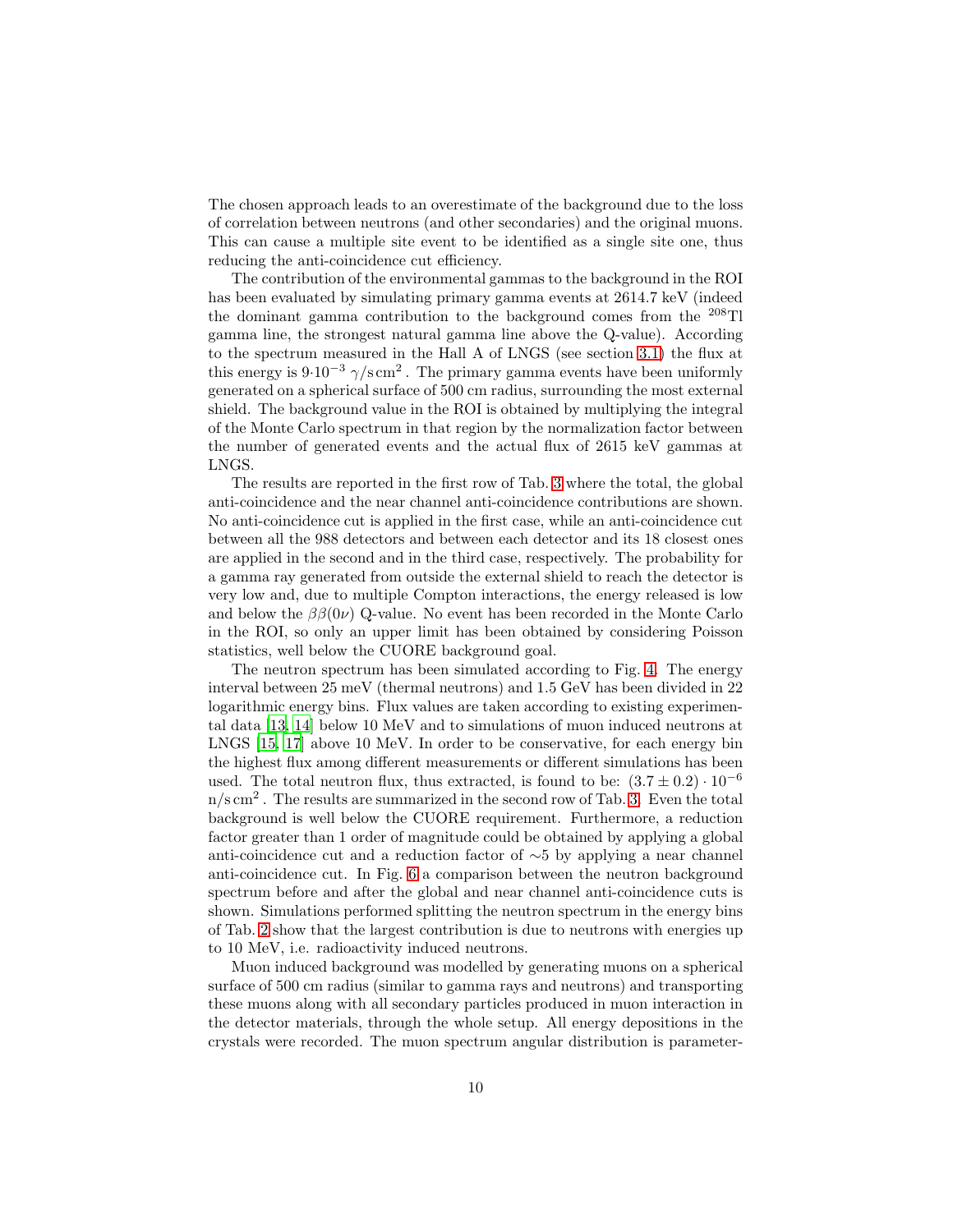

<span id="page-10-0"></span>Figure 4: Simulated neutron flux density as a function of the neutron kinetic energy. Values are taken accordingly to experimental data [\[13,](#page-14-12) [14](#page-14-13)] (below 10 MeV) and to existent simulations of muon induced neutrons at LNGS [\[15,](#page-14-14) [17\]](#page-14-16) (above 10 MeV).

ized on the MACRO data (see section [3.3\)](#page-6-1). The energy spectrum is generated at the ground level (GL) according to [\[23](#page-14-22)], that in the high energy limit ( $E_{GL} > 1$ TeV) can be approximated to [\[18](#page-14-17)]:

$$
\frac{dN}{dE_{GL} \cdot d\Omega} \propto \frac{0.14 \cdot E_{GL}^{-3.7}}{s \, cm^2 \, sr \, GeV} \left( \frac{1}{1 + \alpha \, E_{GL} \, \cos \theta} + \frac{0.054}{1 + \beta \, E_{GL} \, \cos \theta} \right) \tag{3}
$$

where  $\alpha = 1.1/115$  GeV and  $\beta = 1.1/850$  GeV. It is then extrapolated underground using the equation [\[23\]](#page-14-22):

$$
E_U = (E_{GL} + \epsilon) \cdot E^{-bX} - \epsilon \tag{4}
$$

where b=0.4⋅10<sup>-6</sup> g<sup>-1</sup> cm<sup>-2</sup>,  $\epsilon$ =540.0 GeV and X is the thickness of the rock traversed by the muon.  $X$  is computed for each given direction taking into account amount and shape of the overburden mountain according to MACRO data. The simulated muon energy spectrum is shown in Fig. [5.](#page-11-0) The energy mean value is consistent with the measured one of 270 GeV [\[18,](#page-14-17) [24\]](#page-14-23).

The muon energy has been chosen between 1 GeV and 10 TeV underground, including 99.2% of the total muon flux. The resulting total background from cosmic ray muons (third row of Tab. [3\)](#page-12-0) is higher than the CUORE goal. A reduction factor of almost two orders of magnitude is obtained by applying a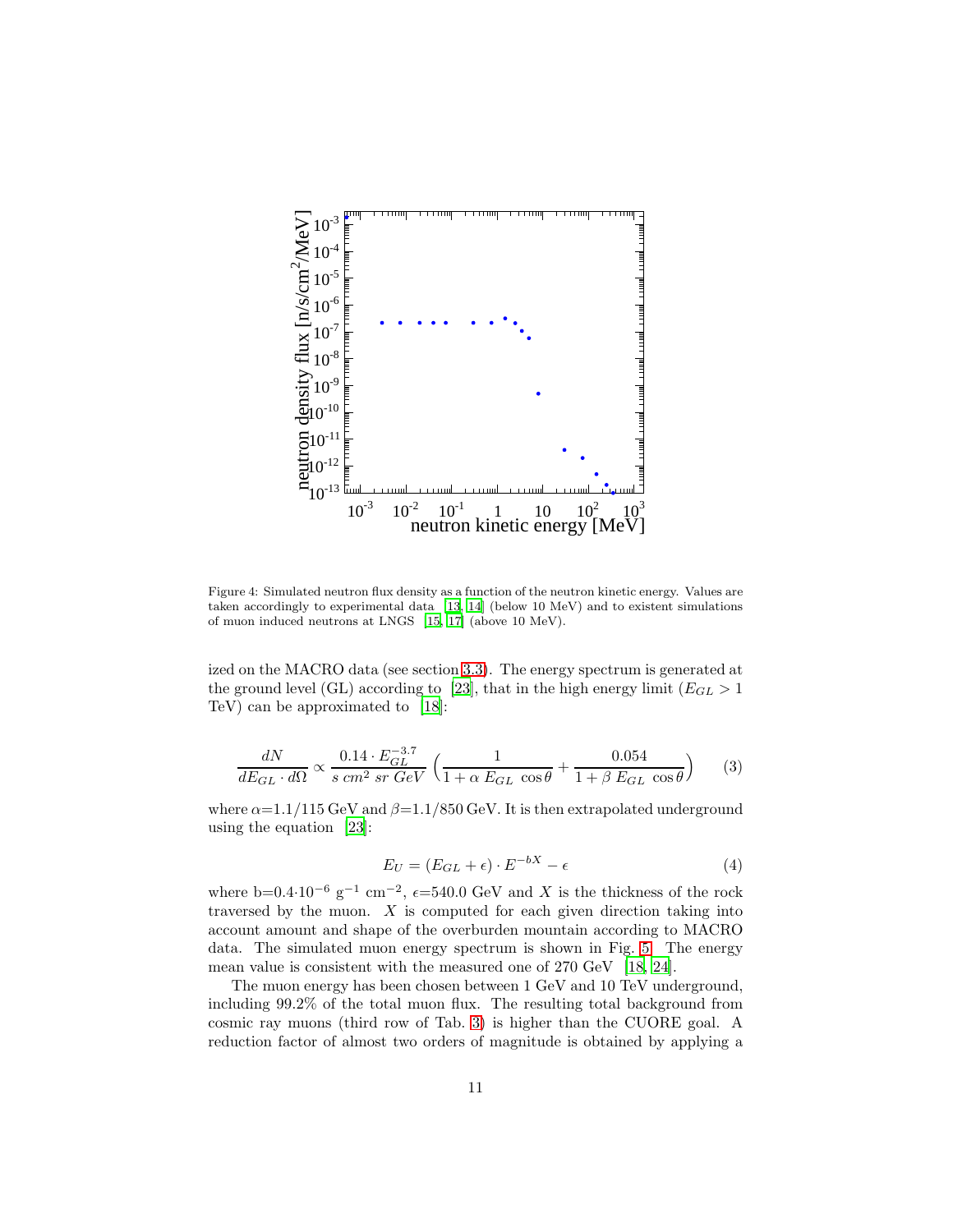

<span id="page-11-0"></span>Figure 5: Simulated muon energy spectrum.

global anti-coincidence cut and a reduction factor of ∼10 by applying the near channel anti-coincidence (Fig. [6\)](#page-12-1). The CUORE background requirement could thus be reached without the necessity of a muon veto system.

The errors quoted in Tab. [3](#page-12-0) and for the background results are statistical only. The neutron flux above 10 MeV, due to cosmic muon interactions in the rock surrounding the laboratory, has a systematic error of about a factor 2. This value takes into account both the discrepancies between the Monte Carlo calculations performed with different codes (i.e. Geant4 and Fluka) [\[25\]](#page-14-24) and between the calculations and the available neutron yield data for light targets and for heavy targets like lead [\[21\]](#page-14-20). Below 10 MeV the systematic uncertainty on the measured neutron flux is evaluated to be 6.5% for [\[14\]](#page-14-13) and 31.6% for [\[13](#page-14-12)] and the two measures have discrepancies up to a factor 3. Also with the conservative approach adopted (see above) the event rate is much below the CUORE target. An additional source of systematics in the background evaluation is due to neutron propagation and detection in the simulation code, mainly related to the precision of the cross section tables used to model capture, elastic and inelastic scattering. According to [\[11\]](#page-14-10) it has been assumed to be 20%.

The systematic error in the muon flux is  $8\%$  [\[19\]](#page-14-18). Uncertainties in the muon induced neutron yield, neutron transport and detection must be also taken into account as a source of systematic error together with the uncertainties in the models used in Geant4 to evaluate the electromagnetic component. The former has a total error of 45%, the latter of 5% [\[11\]](#page-14-10).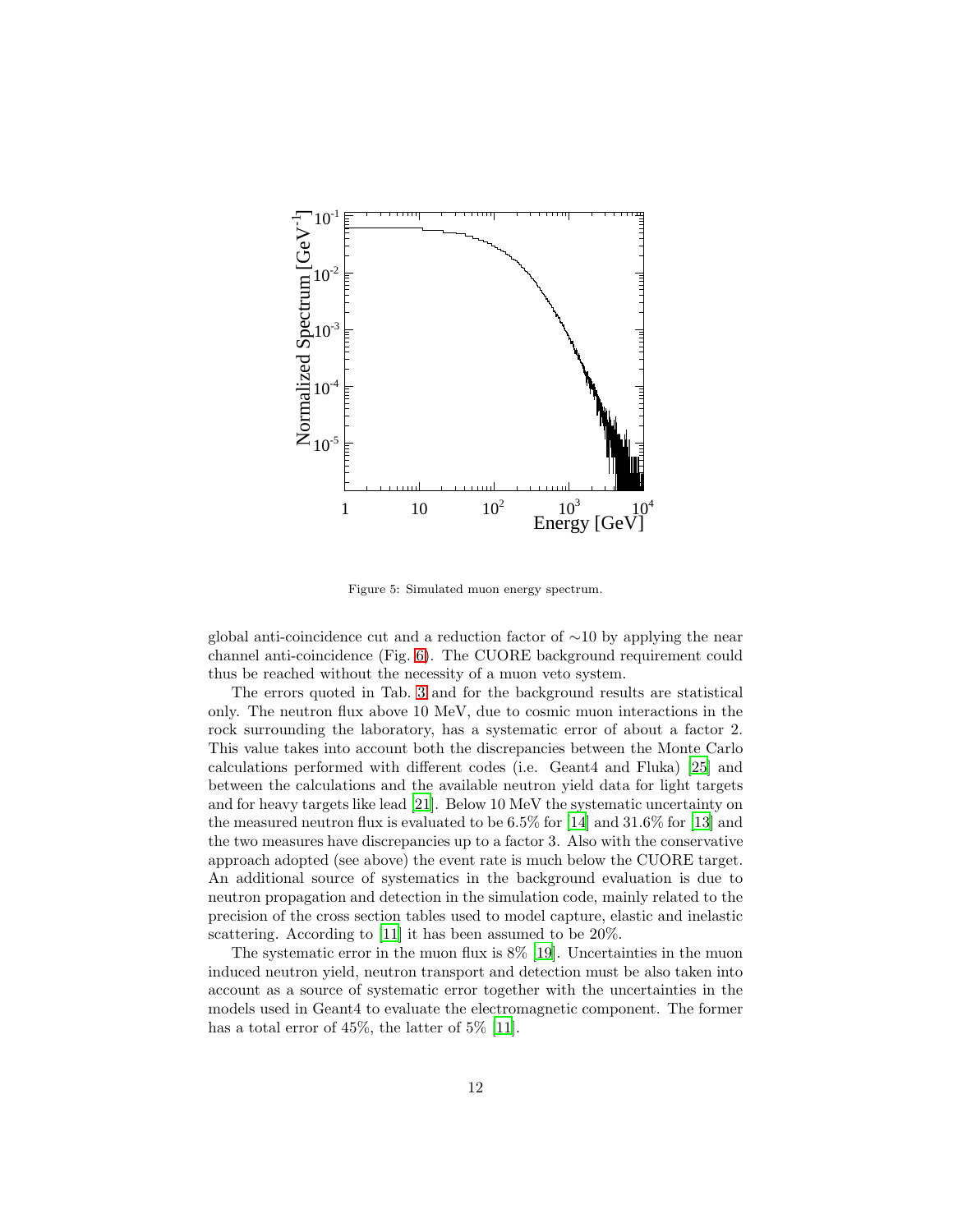<span id="page-12-0"></span>muon fluxes at LNGS. Quoted errors are statistical only. Units are: counts  $\cdot 10^{-3}$ /kg keV yr. Limits are given at 90% C.L.

Table 3: Background in the ROI obtained by simulations of the evaluated gamma, neutron and

| Source  | <b>Statistics</b><br>[years] | Total             | Anti-coinc.<br>(Global)          | Anti-coinc.<br>(Near chan.) |
|---------|------------------------------|-------------------|----------------------------------|-----------------------------|
| Gamma   | 0.1                          | 0.390             | 0.390                            | 0.390                       |
| Neutron | 7.88                         | $0.270 \pm 0.022$ | $(8.56 \pm 6.06) \times 10^{-3}$ | $0.0642 \pm 0.0442$         |
| Muon    | 4.05                         | $17.3 \pm 0.3$    | $0.104 \pm 0.022$                | $1.850 \pm 0.049$           |



<span id="page-12-1"></span>Figure 6: Comparison of the Monte Carlo spectra obtained by simulating neutron flux (left) and muon flux (right) at LNGS. In each plot the spectrum obtained without any anticoincidence cut (green) is shown together with the ones obtained by applying the global anti-coincidence (blue) and the near channel anti-coincidence (red) cut respectively. On the right side of each plot the axis reporting the expected counts/kg keV yr in the CUORE detector is shown.

The uncertainties in the environmental gamma flux at LNGS originate from the measurement statistics and from the detector efficiency evaluation, performed with Monte Carlo simulations. The gamma peaks are measured with uncertainties of less then 8%, while the simulation uncertainties in the Geant4 electromagnetic tracking have been evaluated to be at a few percent level [\[11\]](#page-14-10). Gamma transport, interaction and detection uncertainties in the Monte Carlo code used to extrapolate the CUORE background are an additional source of systematics at a few percent level.

#### 6. Conclusions

The contribution of environmental and cosmic radioactivity at LNGS (i.e. neutrons, gammas, and cosmic muons) to the expected background in the CUORE ROI has been evaluated by means of simulations performed with a GEANT4 based code. Even without the use of a muon veto, the chosen shield configuration guarantees that the overall contribution of these sources is less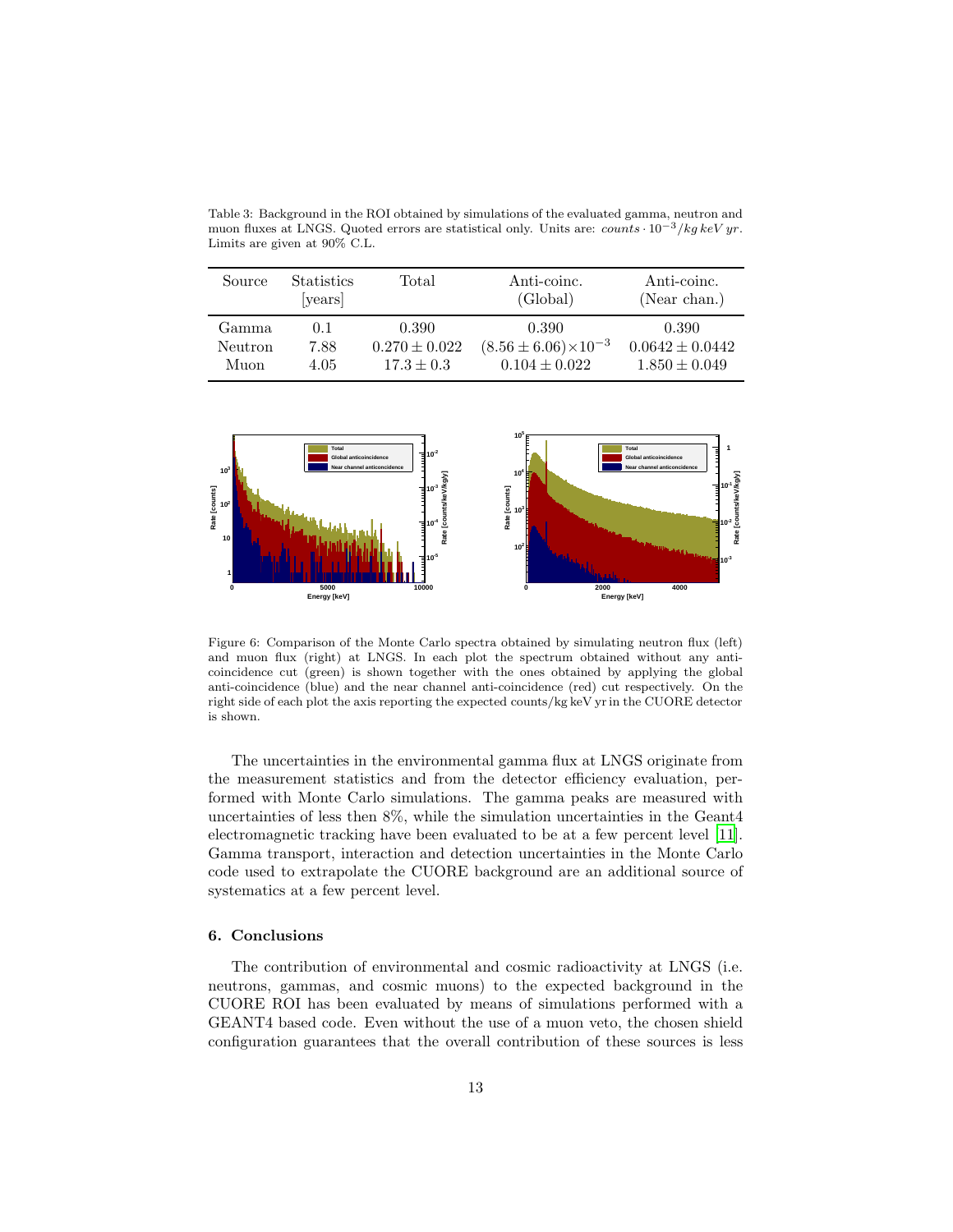than < 10−<sup>2</sup> counts/kg keV yr by operating detectors in near channel anti-coincidence, a value that satisfies the CUORE background goal.